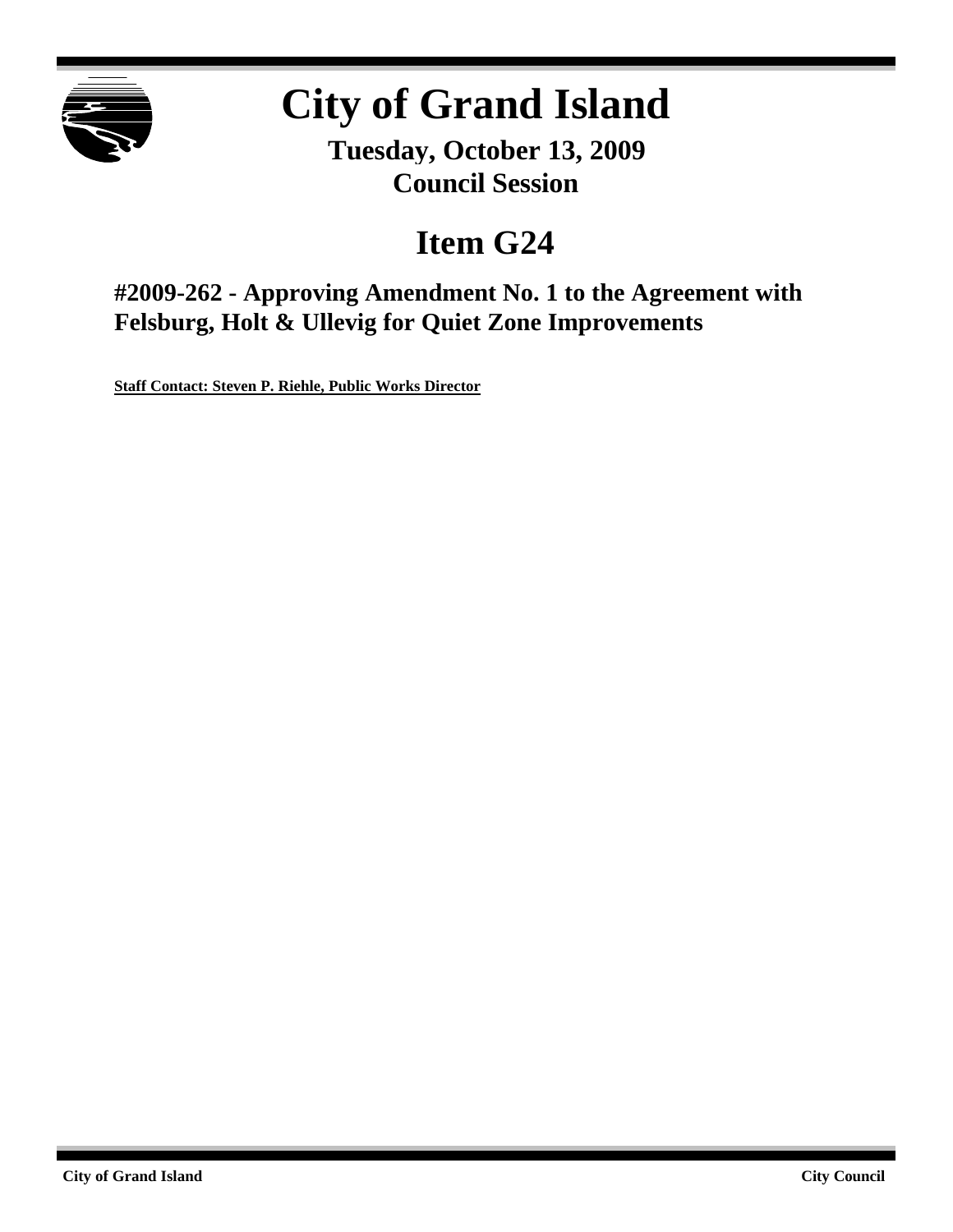# **Council Agenda Memo**

| From:                          | Steven P. Riehle, Public Works Director                                                                    |  |
|--------------------------------|------------------------------------------------------------------------------------------------------------|--|
| <b>Meeting:</b>                | October 13, 2009                                                                                           |  |
| Subject:                       | Approving Amendment Number 1 to the Agreement with<br>Felsburg, Holt & Ullevig for Quiet Zone Improvements |  |
| <b>Item <math>\#</math>'s:</b> | $G-24$                                                                                                     |  |
| $Presenter(s):$                | Steven P. Riehle, Public Works Director                                                                    |  |

## **Background**

On May 13, 2008 the City Council approved an agreement with Felsburg, Holt & Ullevig (FHU) for engineering services related to Phase 1 of the Quiet Zone Improvements in the Downtown area. The crossings in phase 1 include Oak, Pine, Walnut and Elm Streets. Any amendments to the agreement must be approved by council.

At the second on-site diagnostic team meeting, the Union Pacific Railroad (UPRR) requested that the quiet zone project at Walnut and Elm Streets upgrade the sidewalk crossing panels on the siding tracks that serve the Peavey Elevator. The UPRR also requested that the project at Walnut and Elm Streets fill in the area between the existing street surfacing and the sidewalks with crossing panels. The additional crossing panels would increase the Phase 1 Quiet Zone cost by over \$250,000.

### **Discussion**

FHU suggested that the pavement be narrowed at the Walnut Street and Elm Street crossings similar to the currently designed pavement narrowing at the Oak and Pine Street crossings. The pavement would be narrowed from the existing width of 50 feet to approximately 30 feet. This will provide a safe, traversable and accessible crossing for pedestrians without incurring the significant costs of adding crossing panels. The revision of the design to narrow the crossings is the most cost effective solution for establishing a quiet zone.

The crossing revisions will involve additional design effort, consultation with City staff and further negotiations with the UPRR. The additional design work was incorporated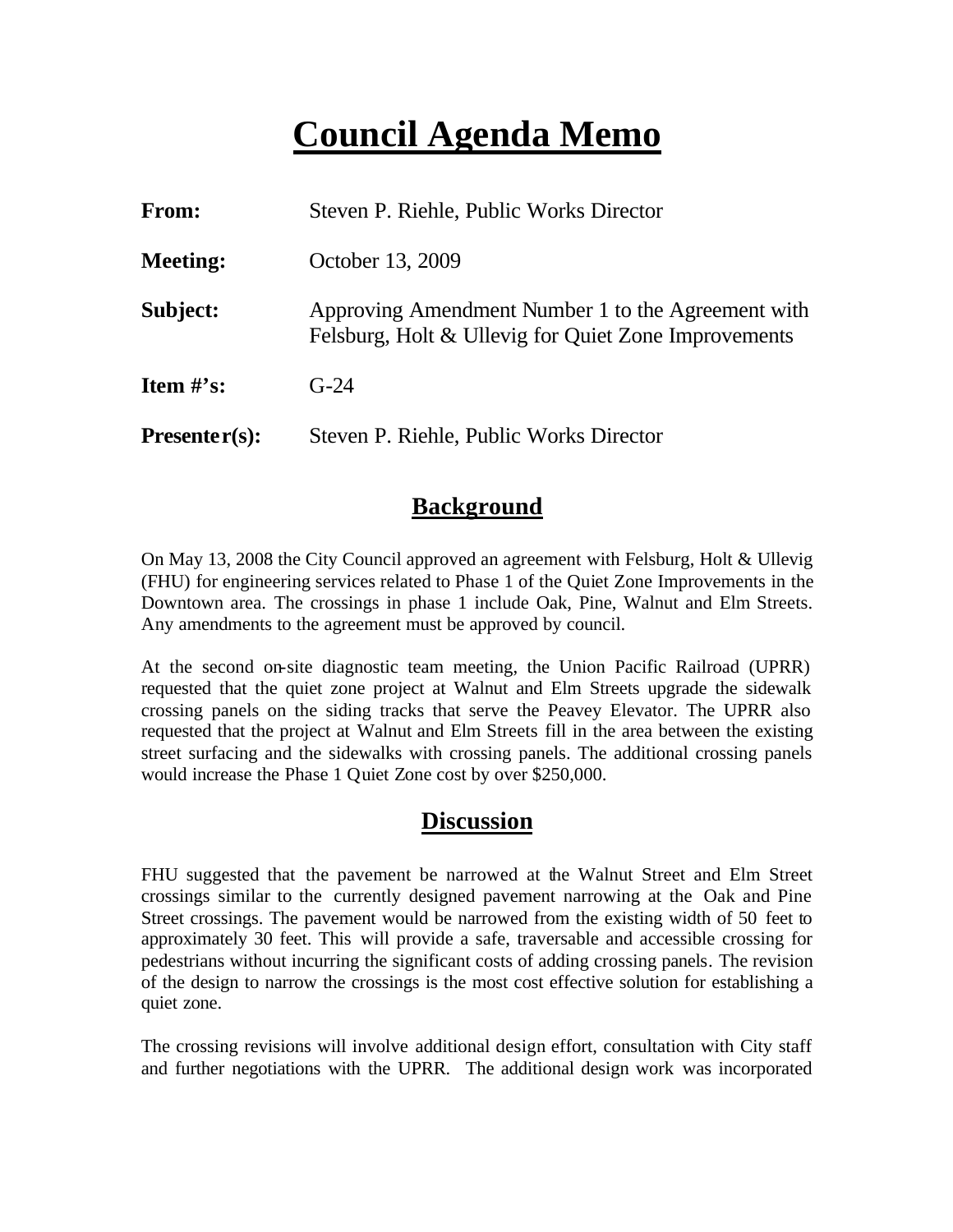into amendment number 1 with work to be performed at actual costs with a maximum of \$12,000.

# **Alternatives**

It appears that the Council has the following alternatives concerning the issue at hand. The Council may:

- 1. Move to approve
- 2. Refer the issue to a Committee<br>3. Postpone the issue to future date
- Postpone the issue to future date
- 4. Take no action on the issue

### **Recommendation**

Public Works Administration recommends that the Council approve amendment number 1 to the agreement with Felsburg, Holt & Ullevig for engineering services related to Quiet Zone Improvements in the Downtown area.

# **Sample Motion**

Move to approve the amendment to the agreement.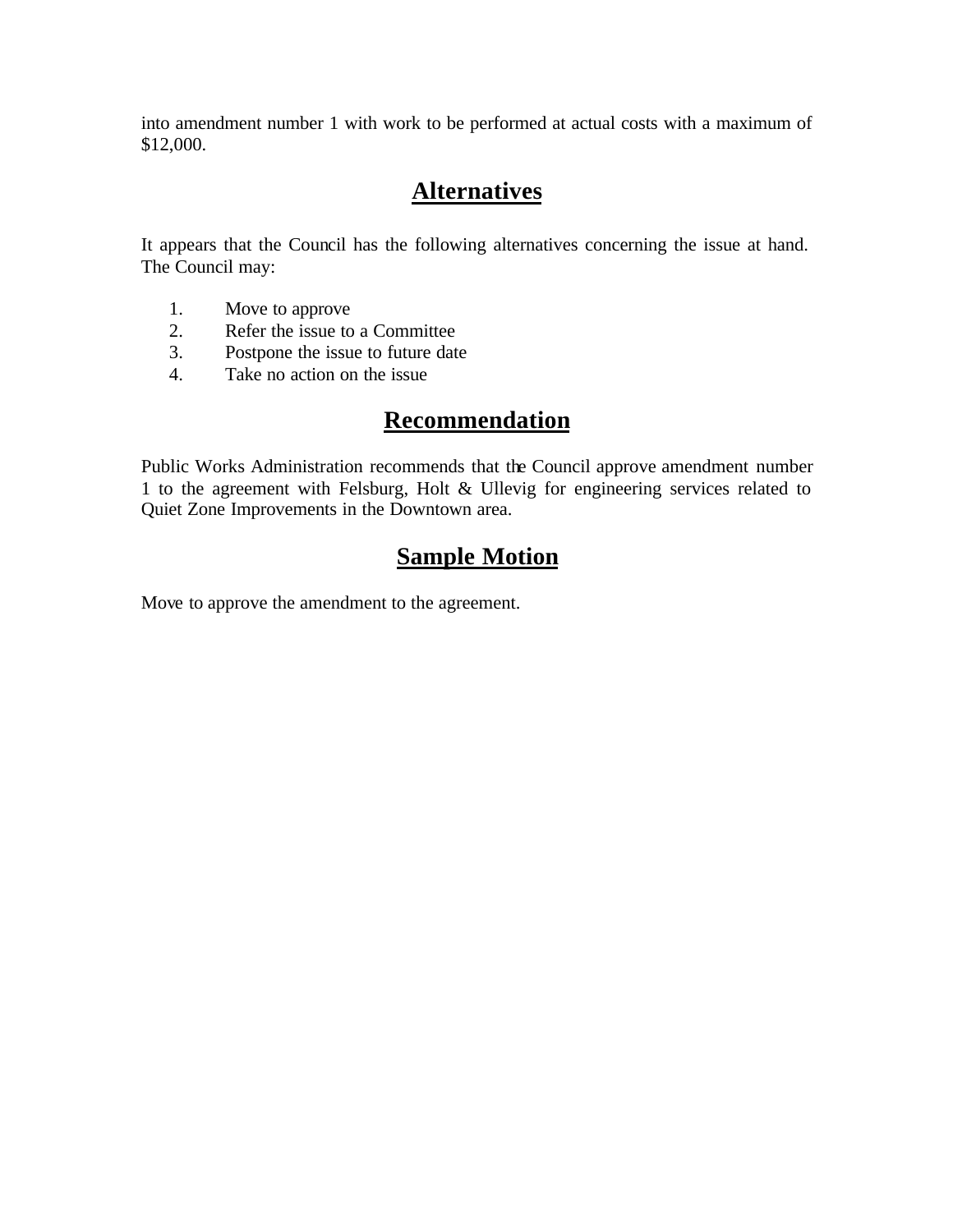**Grand Island, Nebraska 68801 Date of Issuance:** October 13, 2009

**PROJECT**: Engineering Services Related to Quiet Zone Improvements

**CONSULTANT:** Felsburg, Holt & Ullevig

#### **AGREEMENT DATE:** May 13, 2008

Provide engineering services in order to modify the project work on the Walnut Street and Elm Street crossings to include the narrowing of the pavement in the area of the Union Pacific Railroad and Peavey siding crossings. This design will maintain reasonable travel lanes and street widths through the crossing area.

The changes result in the following adjustment to the Agreement Amount:

#### **Approval Recommended:**

By\_\_\_\_\_\_\_\_\_\_\_\_\_\_\_\_\_\_\_\_\_\_\_\_\_\_\_\_\_\_\_\_\_\_\_\_\_\_\_

Steven P. Riehle, Public Works Director

Date

Felsburg, Holt & Ullevig elsburg, Holt & Ullevig entitled by Margaret Hornady, Mayor<br>
Consultant Consultant Margaret Hornady, Mayor

### **The Above Amendment Accepted: Approved for the City of Grand Island:**

By Attest: \_\_\_\_

Kyle A. Anderson **Rangers** Ranae Edwards, City Clerk

Date Date**\_\_\_\_\_\_\_\_\_\_\_\_\_\_\_\_\_\_\_\_\_\_\_\_\_\_\_\_\_\_\_**

#### **Approved as to Form:**

By\_\_\_\_\_\_\_\_\_\_\_\_\_\_\_\_\_\_\_\_\_\_\_\_\_\_\_\_\_\_\_\_\_\_\_\_\_\_\_

Attorney for the City